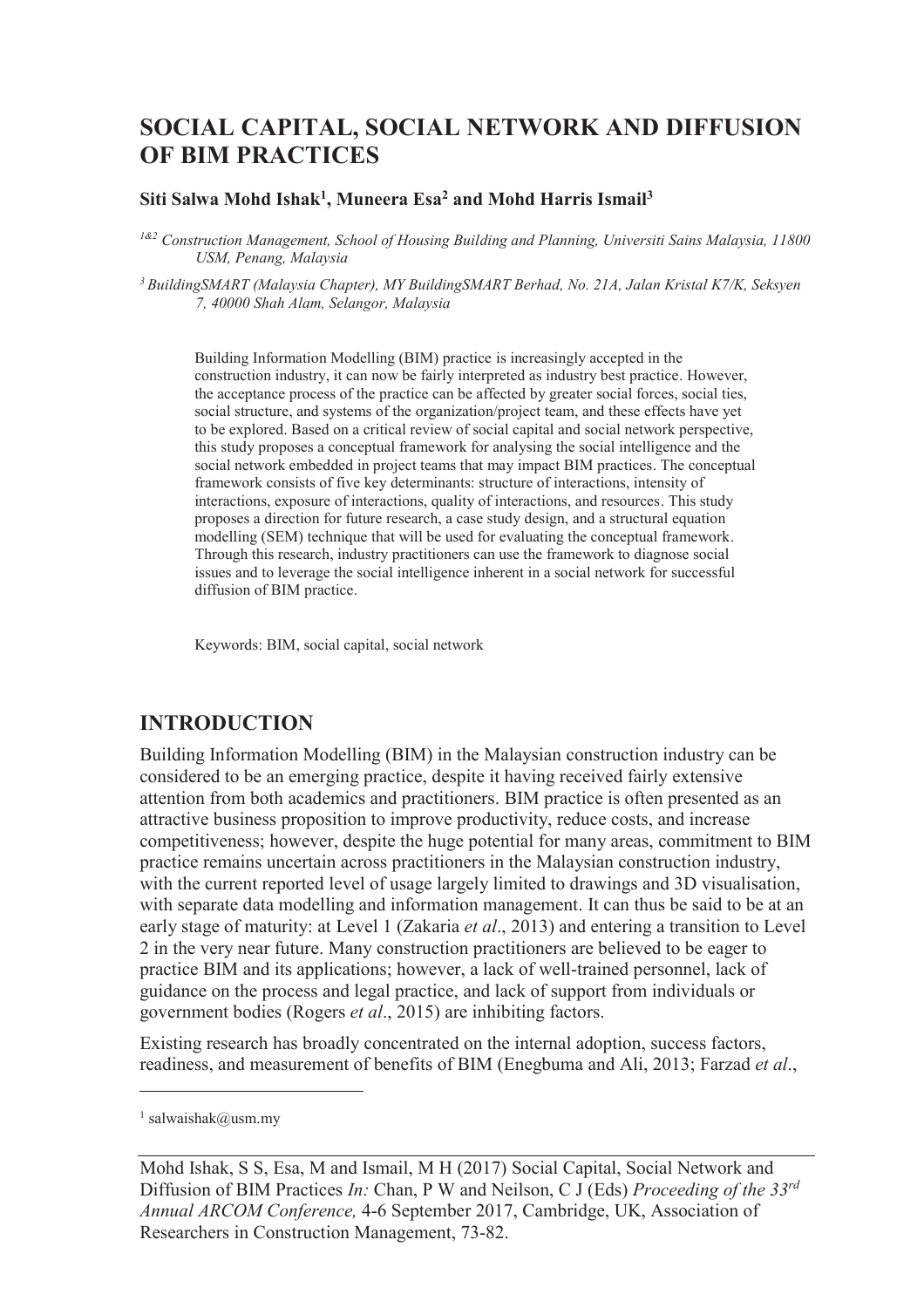2014; Rogers *et al*., 2015; Zakaria *et al*., 2013); however, there is a lack of consideration of its strategic value in an inter-organisational environment. Diffusion of BIM practice in a project team environment remains the least explored area in the research. In addition, many of the perspectives or theoretical background on BIM implementation, processes, and practices previously adopted in the research have been based on the diffusion of innovation theories, acceptance models, and actor network theory. These provide general and background information, but will not provide much insight about the diffusion of the practice, commitment, interaction, and participation of project teams exercising BIM.

This study provides an extended explanation from the social viewpoint of innovation and practice, as based on the assumption that the social benefits, values, and interactions maximise the effective diffusion of BIM practice. This study suggests that the social benefits, values, and interactions of practising and implementing BIM could be thoroughly measured and derived from social capital and social networks that are created by the goodwill, mutual support, trust, shared language, and network exposure of many of the project team members.

The addition of a social network perspective is significant because it more explicitly recognises the influence that others exert on individuals' interactions toward innovation. An innovation can be described as an idea, practice, or object that is perceived as new by an individual or other unit of adoption (Rogers, 1962: 11). A viable framework would also translate more directly into strategic initiatives to provide practical help in addressing the social barriers and issues that challenge BIM practice in the construction industry. A change of perspective is also necessary to create a simplified structure for the plethora of factors associated with new or emerging practice/innovation in the construction industry, to improve the effectiveness of BIM practice.

Social network is a subject of interest in many disciplines. A significant review by Poleacovschi *et al*., (2017) highlighted the broad variety of social network perspectives being applied to understand knowledge transfer in construction research, and suggested that for a better understanding there is a need to integrate the social network (e.g. strength of weak ties theory) and social capital (e.g. network resources). They found that strong connections between individuals, based on knowledge, saved most time at doing work; however, not all strong connections delivered the same relationship pattern/implication. There are some other social network factors that can be associated with time savings, such as the frequency of communication, types of connections, motivation of interactions, and job role/position (e.g. individuals who are responsible for directing critical tasks).

The overall aim of this research is to establish a viable conceptual framework that incorporates the social network and social capital of the key factors that influence effective diffusion of BIM practice in project teams. Limited by the progress of the research, this paper is not able to provide specific research findings, which are suggested as future tasks. The next sections of this paper provide the theoretical background, propose a conceptual framework, future work, and conclusions.

# **THEORETICAL BACKGROUND**

## **Social Capital**

The topic of social capital has interested academics and practitioners for decades and continues to be of relevance today, as evidenced by its application to various disciplines and numerous subject areas. It should be noted that this is not a new area of inquiry. It also has not adopted a clear and substantive definition (Dolfsma and Dannreuther, 2003), and a study will be developed based on the discipline and level of investigation (Robison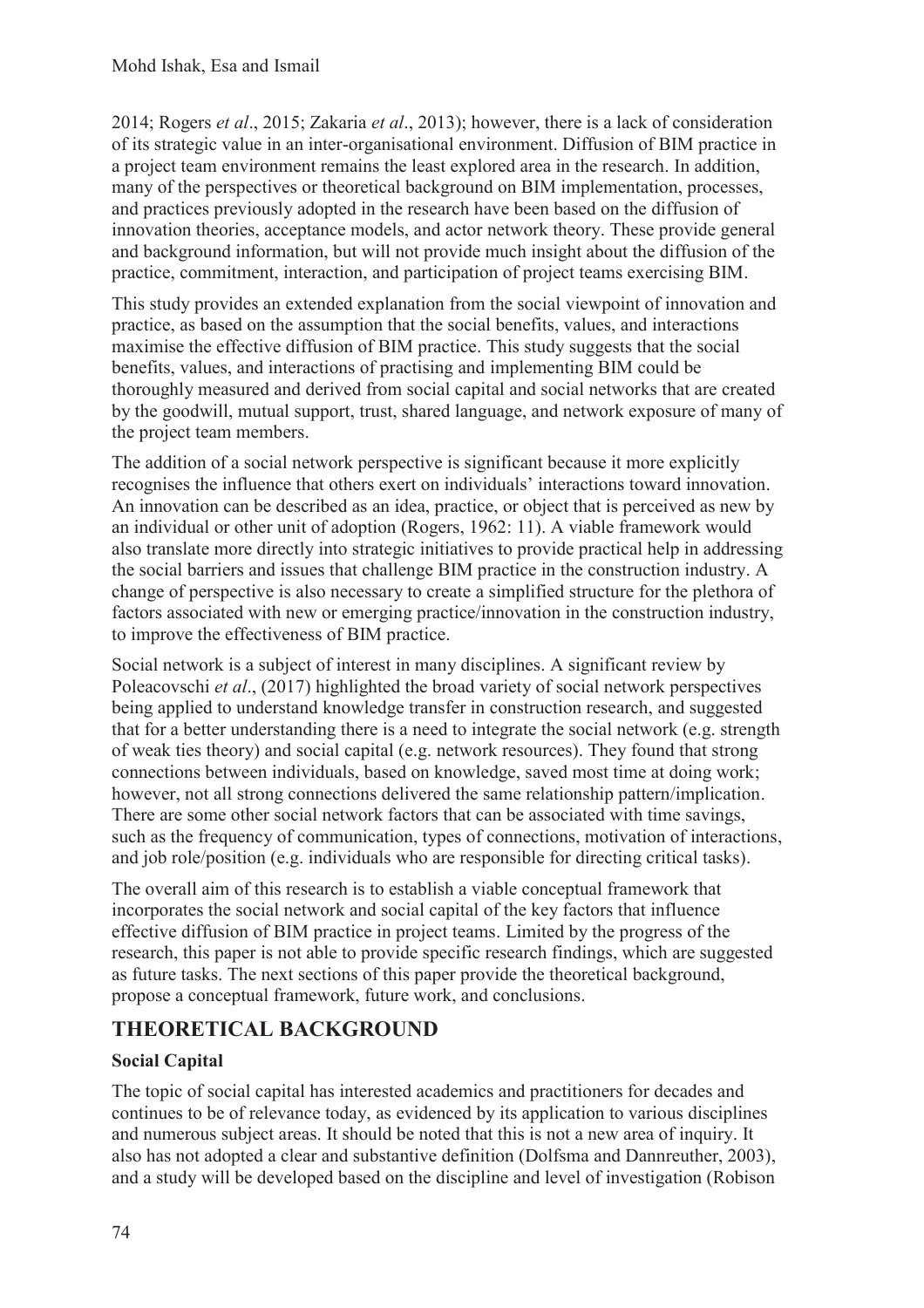et. al, 2002). In social research, for example, the "capital" dimension of the social is conceptualised as "bonding" and "bridging" (Putnam, 1995), which are considered to be important aspects by which to measure the social capital. Putnam (1995: 67) defined social capital as "features of social organization such as networks, norms, and trust, that facilitate coordination and cooperation for mutual benefit". Adler and Kwon (2002:13) defined social capital as goodwill that others have toward individuals or groups. Coleman (1990: 302) viewed social capital as function and structure, by which the structure contains different entities having two characteristics in common and they facilitate certain actions of individuals who are within the structure. Burt (2009) regarded social capital as a network of brokerage opportunities that can be obtained from relationships with friends, colleagues, and more general contacts. Similarly, Nahapiet and Ghoshal (1998) viewed social capital as networks and resources that can be delivered through relationships held by individuals or the social unit. Based on these definitions, it can be suggested that social capital is fundamentally about the value of interaction. Social capital lies in the structure, resources, and content of the social relations of individuals, and it affects the information, influence, and cohesion that makes individuals/actors available within the network. This study concentrates on these definitions and the four dimensions of social capital: structure of social interactions, intensity, content, and resources.

#### *Structure of social interactions*

Based on the concept by Coleman (1990), it can be stated that social capital is a form of social structure that has function, in which certain actions facilitated by individual members of the group/organization are defined by the social structure embedded within them. The social structure may exist in formal forms, such as organization, or in more loose social system, such as families and communities. Burt (2009) introduced the concept structural holes. The concept suggests that the diffusion of new ideas, information, and behaviour will be more efficient if an individual can maximize the number of redundant contacts, and concentrating on the primary contact, it saves time and effort in keeping a large network. It will also be effective if the primary contact is connected to a variety of secondary contacts (clusters of people) who have broad resources.

#### *Intensity*

The intensity of the social interactions of one organisation can be used as an indicator of the social capital (Nahapiet and Ghoshal, 1998). Social interaction involves the dissemination of information and resources between individuals or groups who modify their actions and reactions due to the actions by their interaction partner. These interactions involve engaging in intensive activity with people at various levels of an organisation or project environment. Through discourse in a social interaction, knowledge is diffused throughout the whole network. A number of current studies have demonstrated the importance of social interaction on knowledge creation, which provides additional insights into this subject.

For example, Koh *et al*., (2015) highlighted the intensive social interactions as one of the crucial factors that promote team members' engagement, learning, and independence at the team level, as well as the organisational level. Similarly, in a study by Molina-Morales and Teresa (2010), the authors investigated the effect of social variables on the firm's innovation. Their findings suggested a need to incorporate the social interaction on the use of innovation towards knowledge creation. Against this backdrop, the research evidence suggested further evaluation of the influence of social interaction in various innovation environments, especially with BIM technology, for successful knowledge transfer is needed.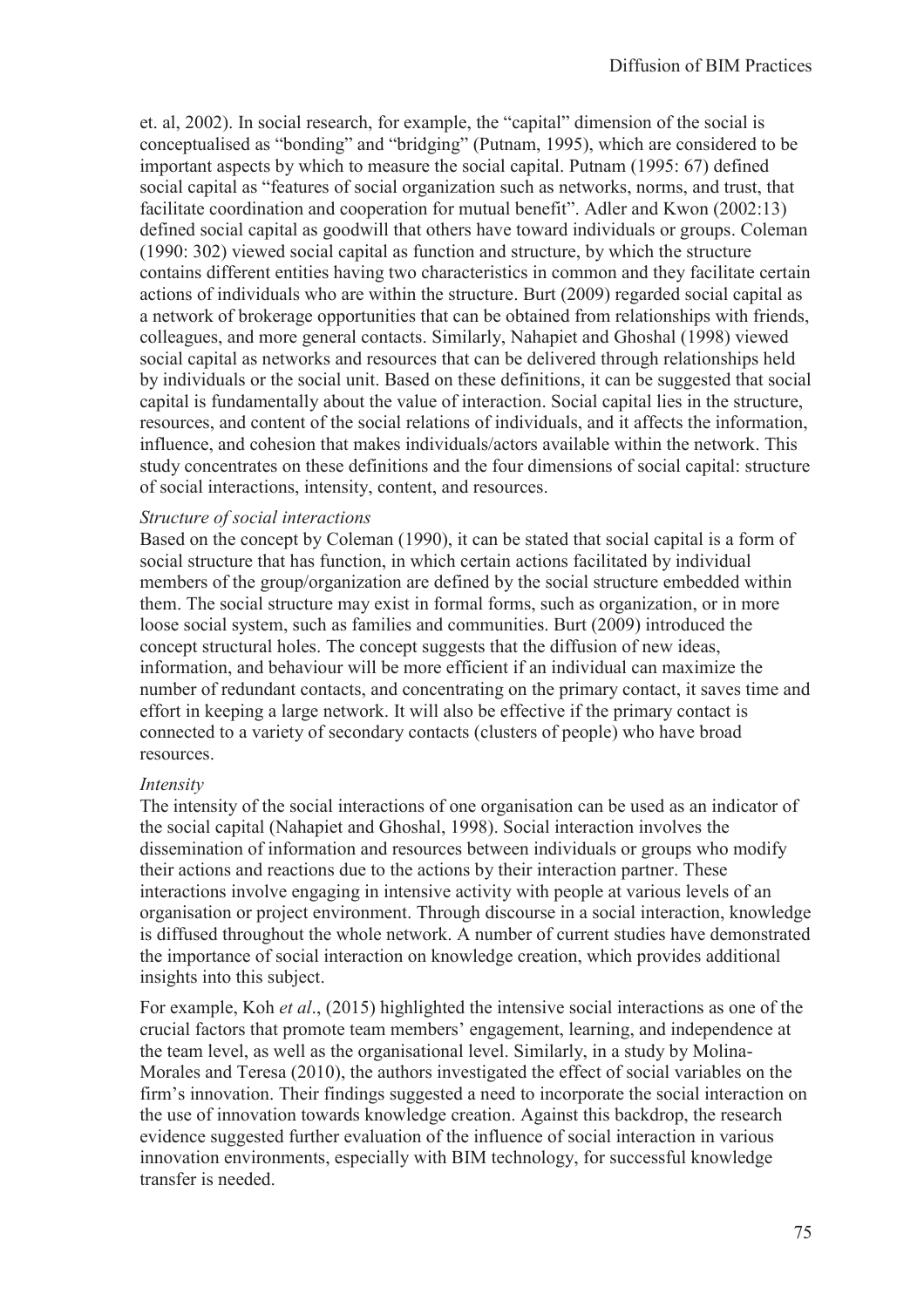### *Quality of content*

The content of the interaction is concerned with effective connections and is a key aspect to the relationships. Effective connections or relationships should be grounded broadly on psychological integration or, in very specific terms, it should be based on the quality of the content, such as trust, intimacy, obligations, and expectations. A study by Bolina *et al*., (2002) found that effective networks within organisations are dependent on the level of trust between the parties involved. In another study, Molina and Martínez (2010) found that trust is fundamentally a social process, and without trust there will be limited information and knowledge sharing. The creation of a feeling of trust in a team makes people internally submissive and pleasing while giving an impetus to the emergence of much more powerful groups. These findings provide a firm support for the importance of understanding the underlying psychological perceptions that influence one's environment about desired outcomes.

### *Shared resources*

Shared resources include the collective goals and aspirations of the members of the network, and they refer to any resources that could provide representations, interpretations, and systems of meaning among parties (Molina and Martínez, 2010). Knowledge, information, and ideas flow even more easily due to a shared language, codes, and narratives, which are the key factors in this aspect (Nahapiet and Ghoshal, 1998). They also may consist of elements of commitment and cooperation that encourage the sharing of information, mutual morale building, and coaching others to achieve demanding objectives. The shared resources of an organisation or team encourage interactive communication, which leads to a shifting of values by the parties involved toward common ground. For example, a study by Nahapiet and Ghoshal (1998) revealed that social capital is necessary for the development and dissemination of knowledge within organisations. Similarly, Huysman and De Wit (2004), who studied the practices of knowledge sharing in 10 large companies with more than 1000 employees, discovered that the notion of social capital should be seen as an important attribute for continuous transformation, shaping processes and a culture that together forms the intellectual capital of an organisation. The absence of a willingness by employees to share knowledge can cause significant damage to the relationship and consequently affect the efficiency and effectiveness of teams and organisations, particularly during the assimilation of any new knowledge.

### **Social Network Perspectives**

Social network has been developed out of social theory and application, with formal mathematical, statistical, and software applications (Marsden, 1990). In the literature, a social network is often said to be a 'perspective', rather than a theory. The social network perspective contains theories, models, and applications that address the processes of interaction between individuals (Borgatti and Halgin, 2011). Borgatti and Halgin (2011) stated that network theory refers to the mechanism processes that interact with network structure to yield certain outcomes for individuals or groups. One example of network theory is the strength of weak ties theory (SWTT) by Granovetter (1973). When one person in a project team posits an idea, support from the other members of that project team should be readily apparent. Propositions, such as this, can be tested by adopting SWTT. SWTT assumes that social relationships are characterised by infrequent contact, an absence of emotional closeness, and no history of reciprocal favours. This theory posits that people actually frequently depend on other people with whom they maintain only 'weak ties'.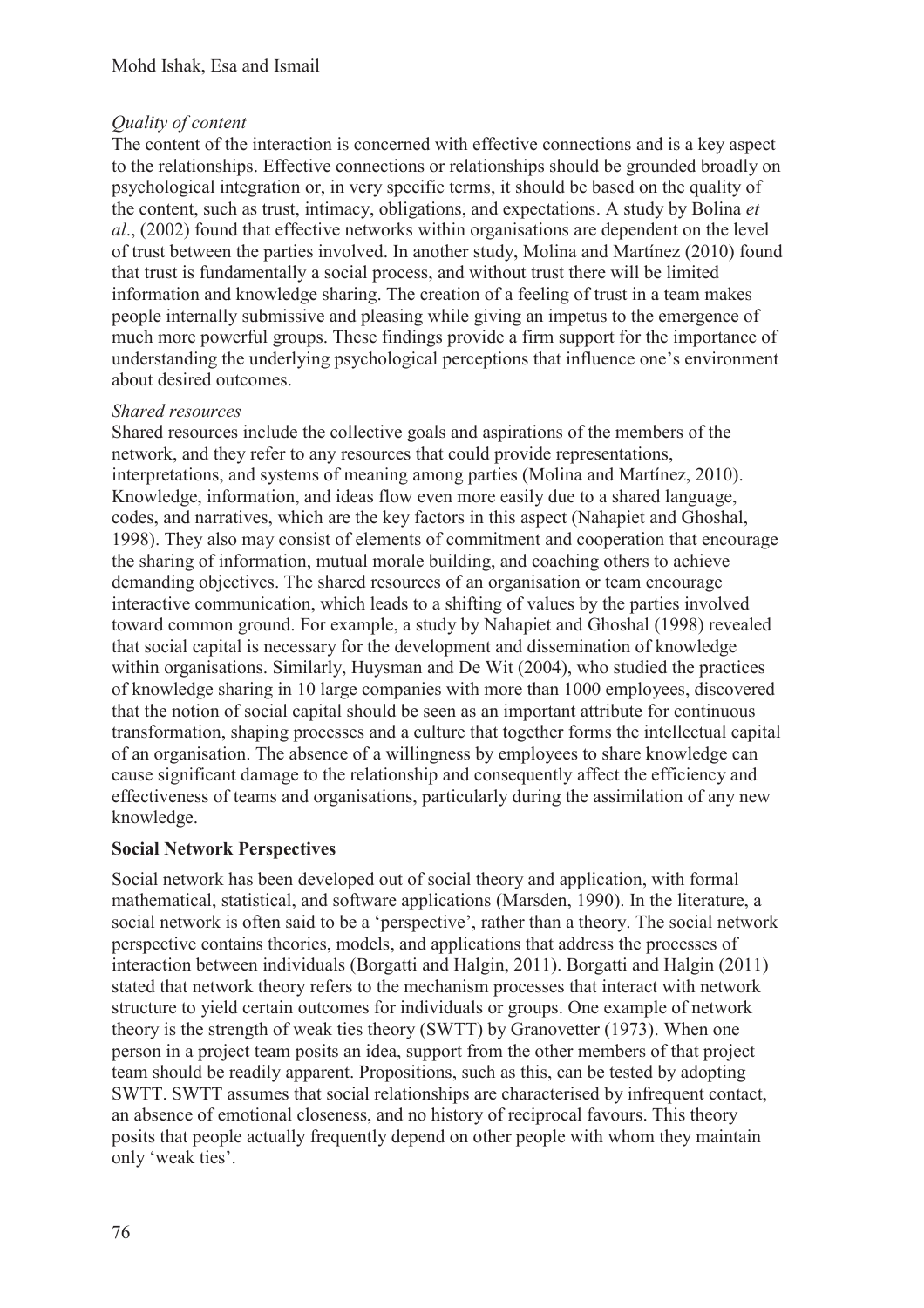The social network perspective views social relationships between individuals in terms of nodes and ties. Nodes are the individuals or actors that are connected by the ties between them. The ties, or relationships, such as friendship, kinship, and so on, exist between nodes. An additional property is that, taken together, the characteristics of these linkages may be used to interpret the social behaviour of the persons involved. Wasserman and Faust (1994) described a social network as a finite set or sets of actors and the relation(s) between them. The term 'network' might imply that only those linkages that actually occur should be considered as part of the network. Since a network is defined as consisting of a finite set of actors, the boundary of the network should be established. However, according to Marsden (2011), the boundary for the overall network is often difficult to specify. The aim should be to focus on the entire structure of the social group by collecting one or more types of relations that link the nodes or actors within the group. In contrast, egocentric (small world) and/or dyadic approaches are focussed on only those network relations that immediately surround the actors. In this case, the aim is to make inferences about the features of the personal and their personalised network. For example, in surveying one sample of respondents, each respondent identified a set of people to whom they have ties, and indicated the type of relationship, along with the level of satisfaction they have with that relationship.

One consistent finding from the literature review is that a network is more likely to be used to provide information pointing to individuals and others within an organisation because of the adoption of innovations (new technologies, process, and practice). For instance, Valente (1996) noted in a study of personal network thresholds, that the social system in the adoption of innovation includes opinion leaders, peers, and followers who are connected to (or may work with) innovation. Opinion leaders, peers, and followers do not necessarily direct the adoption, but their own adoption behaviour (if combined) can influence the behaviour of others. Further, individuals vary in their willingness to take risks in adopting a new idea or product. Certain individuals accept the risk of adopting a new technology, idea, or product before anyone else. Some people are reluctant to adopt a new idea or technology and prefer to wait until other people have tried it first.

In the context of this research, the Social Network Threshold (SNT) model proposed by Valente (1996) is promising. It introduces a 'frame of reference' with respect to the social system and network that can be used to identify those individuals that will most likely play an important role in promoting adoption. The threshold is the exposure at time of adoption. Exposure is a measure of the proportion of previous adopters in an individual's personal network. Exposure can be estimated by counting the number of adopters in each individual's network that provide information and influence with regard to adoption behaviour. This number can vary. For instance, the individual who is earliest to adopt (or an innovator themselves) will have a low threshold of adoption. The early adopter will accept a new idea almost without intervention, and interpersonal network influences are rarely needed for adoption. Conversely, a late majority individual has a much higher threshold. The later majority individual's peer network must exert a heavy influence to overcome their resistance. In either event, however, an individual is more likely to adopt an innovation if more of the others in his or her personal network have already adopted that innovation.

Not all members of a network are equal. There are typically particular individuals who are more interconnected than others. These individuals are linked to others by patterned communication flows. Valente (2005) suggested a mathematical model as follows: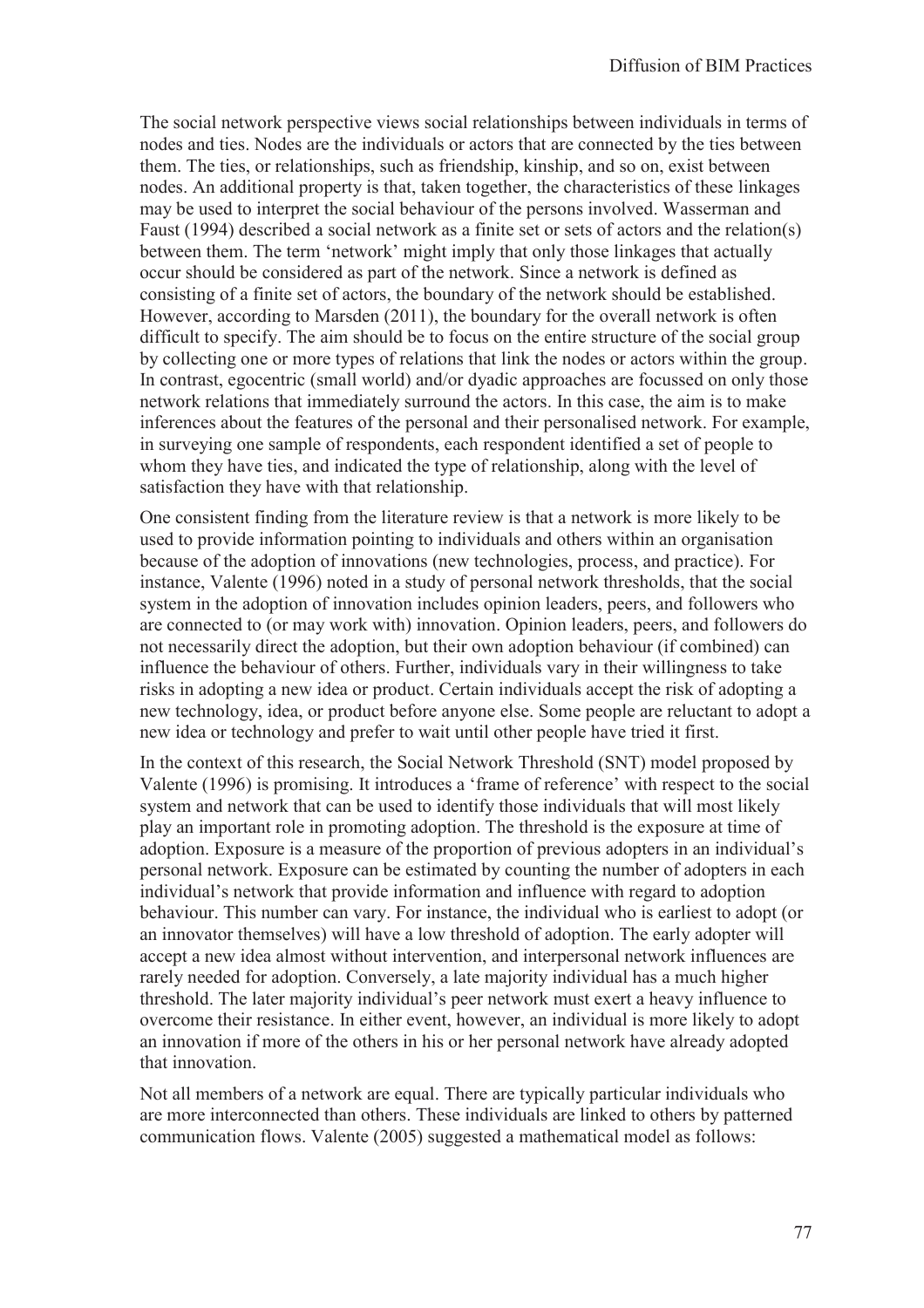$$
E_i = \frac{\sum w_{ij} y_j}{\sum w_i}
$$

where  $E_i$  represents network exposure, w represents the social network weight matrix, and  $y$  is the vector of adoption. Using this mathematical equation in an example, if an individual  $i$  reports that two out of their three network contacts have already adopted a particular technology before they themselves adopted it, then the network exposure  $E_i$  is estimated at 66 percent (see Figure 1). If only one contact out of three network contacts has already adopted, then the network exposure value is 33 percent.



*Figure 1: Example of different network exposures (adapted from Valente, 2005).* 

The SNT model also estimates the number of times that direct communication may have happened between the adopter and their network partners. Network partners are those who act in terms of friendship, direction, and advice, as well as discussion partners. These people may have a position as opinion leaders, peers, or affiliates. Opinion leaders have been theorised by Rogers (1962) as those individuals that have the greatest influence on the rate of adoption of an innovation. Peers are people who have the same position as the adopter, as based on the theory of structural equivalence. Affiliates, as derived from the SWTT by Granovetter (1973), are those who may know many facts about an innovation (e.g., technical staff, customer support service, and technology providers), but who are only loosely connected to the adopter in the network.

## **PROPOSED CONCEPTUAL FRAMEWORK**

The rationale behind the social capital and social network used in this study is two-fold. First, in the organisation, individuals interact with and influence each other to produce homogeneity of "bonding" and "bridging". Bonding is channelled through bridging. The concepts of bonding and of social capital in this study refer to a capacity and quality for accessing resources in relationships (e.g. association, mutual benefits, and trust), while bridging refers to a social network or interaction between individuals across levels of structure, hierarchy, power, exposure, or proximity that promotes action. For example, a study by Orlikowski (2000) found that the use of technology in organisations is strongly shaped by users' understandings of the conditions and functionalities of a technology, actions (e.g. to achieve collaboration or process-support), and consequences of actions. Based on this view, the understanding of how and why people engage with BIM technology and practice can be associated with human actions and choices, and the conditions of technology that have evolved from social interaction. Orlikowski (2000) believed that social interactions can be viewed as support mechanisms when using technology. If supports are embedded and valued within social groups, technology use is alleviated. Consequently, people may choose to enact and adjust their behaviour towards the technology, based on a desire to share files with co-workers, or due to having become more knowledgeable about using that technology through attending training and/or watching co-workers' demonstrations.

Second, people do not belong to just one relationship or network in an organisation. They can be members of a number of different social networks, with each based on different types of interaction or relationship. For example, Pryke (2005) explored construction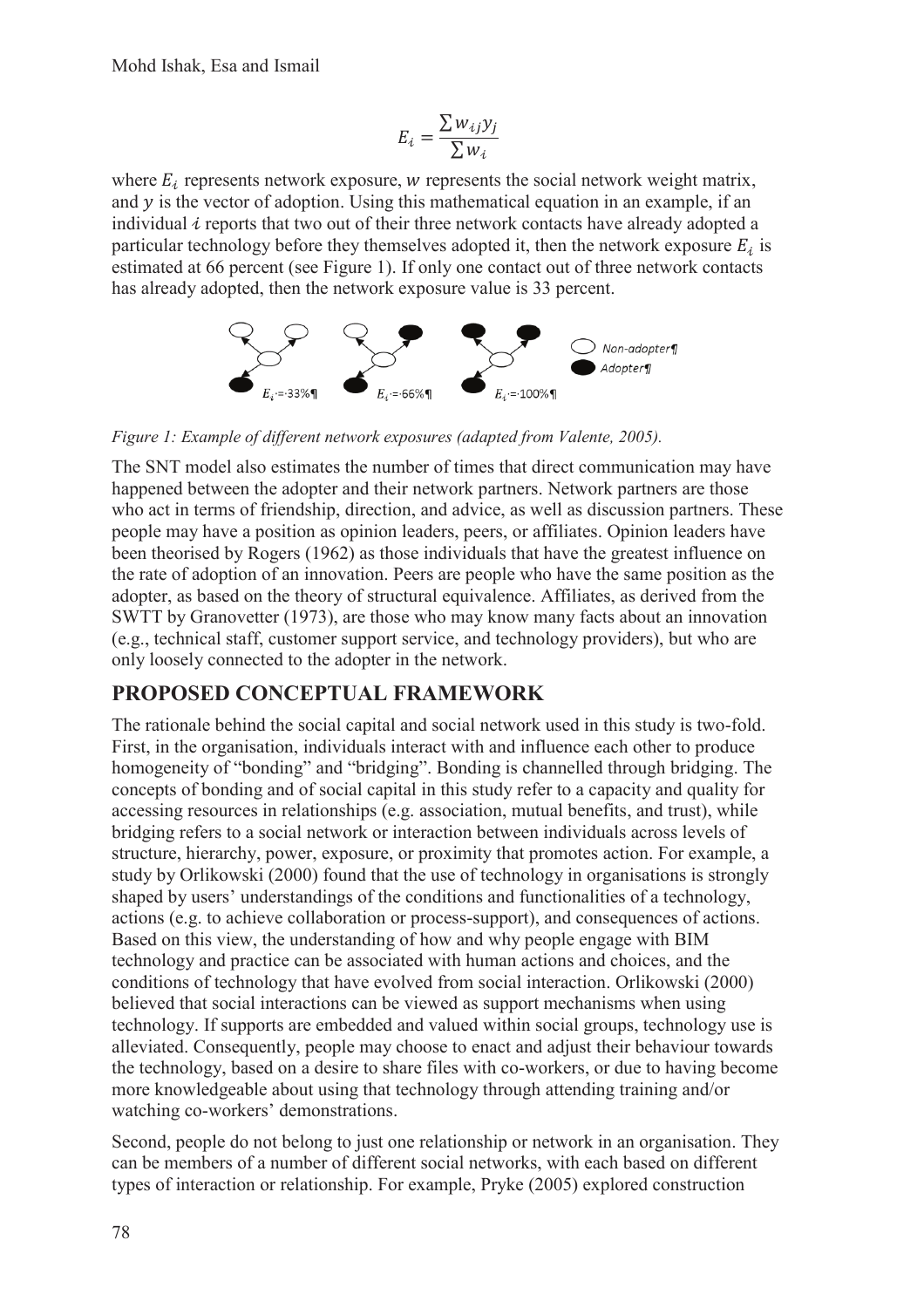project governance and identified the patterns of interactions between key actors, including clients, consultants, main contractors, and sub-contractors. Three main types of network were identified: contract, performance incentive, and information exchange networks. Pryke (2005) showed that the consultants were involved in all three kinds of networks, often concurrently. However, the degree of involvement varied. The consultants' roles were relatively weak in the contractual network and performance incentives network, but they played a very important role in the information exchange network. A recent study by Poleacovschi *et al*., (2017) tested the significance of social networks that facilitate the sharing of knowledge as related to time savings on work tasks, and based on these, it was confirmed that the knowledge network and strong knowledge connections are crucial to individual work productivity.

Arguments for using social capital and social network in observing the impact of a social system on the diffusion of BIM practice are clear: the structure, intensity, quality of content, and shared resources, as well as exposure of others, are important to how each individual responds to an innovation or adoption of new practice. To get a complete description of exposure, the research must look at employee-to-employee relationships, such as relations with and the support of, managers, acquaintances with other employees, and other relational variables. Co-workers may form a network based on the exchange of information relating to getting their job done. At the same time, they may also form a different network based on friendship. A network perspective is critical to better understand the decision to adopt, and to shed some light on the role and variety of networks that affect the extent of diffusion.



*Figure 2: Proposed conceptual framework* 

Combining social capital and social network perspectives, as shown in Figure 2, a conceptual framework is proposed. The conceptual framework suggests five key determinants for the diffusion of BIM practice: (1) structure of interactions, (2) intensity of interactions, (3) exposure of interactions, (4) quality of interactions, and (5) resources. The structure of interactions refers to the relations between individuals across levels of the organisation, hierarchy, or project environment. The intensity of interactions refers to the weight or frequency of the communication that occurs between individuals and indicates network influence. The exposure of the interaction refers to the number of people in each individual's network that facilitate mutual actions. The quality of interactions is about the effective connections that are based on trustworthiness, norms,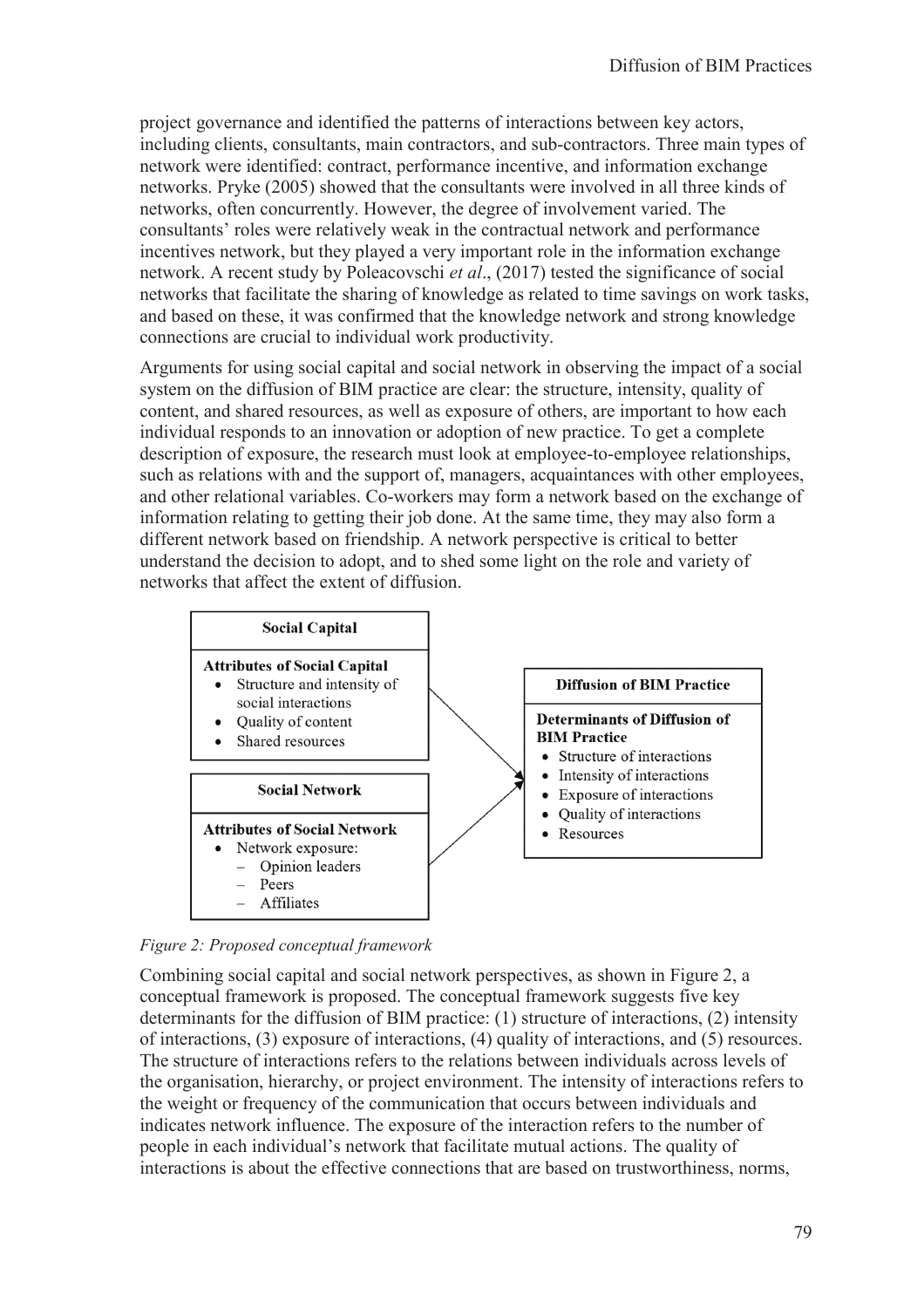intimacy, obligations, and expectations. Resources or shared resources include knowledge, information, and morale building embedded within the individual's network to achieve common ground. All these broader conceptualisations of the attributes explain in detail the characteristics of the networks and progression that should be considered in evaluating the successful diffusion of BIM practice.

Social capital is distinct from, but seems convergent with, social network perspective. Both are mature and established theories that contribute to the understanding of the importance of several important sociological concepts, such as social structure, intensity, integration, exposure, and shared resources. However, it is necessary to note a few of the weaknesses of the social capital and social network. For example, the parameters or estimations of a social network's exposure are typically based on two variables: exposure level and time of adoption; however, the time of adoption between them is typically not taken into account (Valente, 1996). Thus, the assumption that personal thresholds determine the speed of adoption has not yet been subjected to a robust test. Despite these weaknesses, the concepts and elements introduced through both the social capital and social network literature can usefully contribute to the broader consideration of the diffusion of BIM practice, particularly in terms of the variety of networks, network partners, and the roles of partners within networks at play and relative to diffusion. It also provides a basis upon which to measure the strength and intensity of a network, using the number of times that direct communication occurs between the individuals and their network partners to indicate network influence.

# **FUTURE WORK**

A number of social attributes, based on social network and social capital, have been mentioned in this paper. However, while clearly interrelated, social network, and social capital are rarely studied or applied in concert, integrating these together is a means to enhance the social perspective and social intelligence of BIM. The social intelligence of BIM practice may improve the bureaucratic efficiency and stability of the practice. The social system, structure, resources, and associate networks can all affect the social intelligence, the decision of individuals and the acceptance of a new practice. A new practice may be entirely pleasing when it is adopted by an organization, but concerns about the flexibility, trust, obligations, and expectations may discourage its adoption in a project team. The more a person engages with others, the less potential there is for such disparities to arise. Seeking and receiving help with a new practice from others (e.g. supervisors, peers, and technical staff) can increase exposure to and promote the adoption of a BIM practice. Thus, this study addressed the following overarching questions that merit future research: (1) How can social intelligence of BIM practice be defined? (2) What are the social attributes that influence the diffusion of BIM practice? (3) What are the most promising networks of diffusion for BIM practice? To answer these research questions, a case study design and mixed methods research will be used. Data will be collected using two approaches: interviews and survey. The interviews are necessary at the early stage of this study, as they could help to establish the framework and initial network model, and also deepen the understanding of the proposed determinants. The survey is to test the initial model with a series of explicit research hypotheses. Data collected from the survey will be analysed using a structural equation modelling (SEM) technique.

# **CONCLUSION**

Having considered the motivation for the research and theoretical foundation, it can now be stated that social theory/dimension provides key determinants of the diffusion of BIM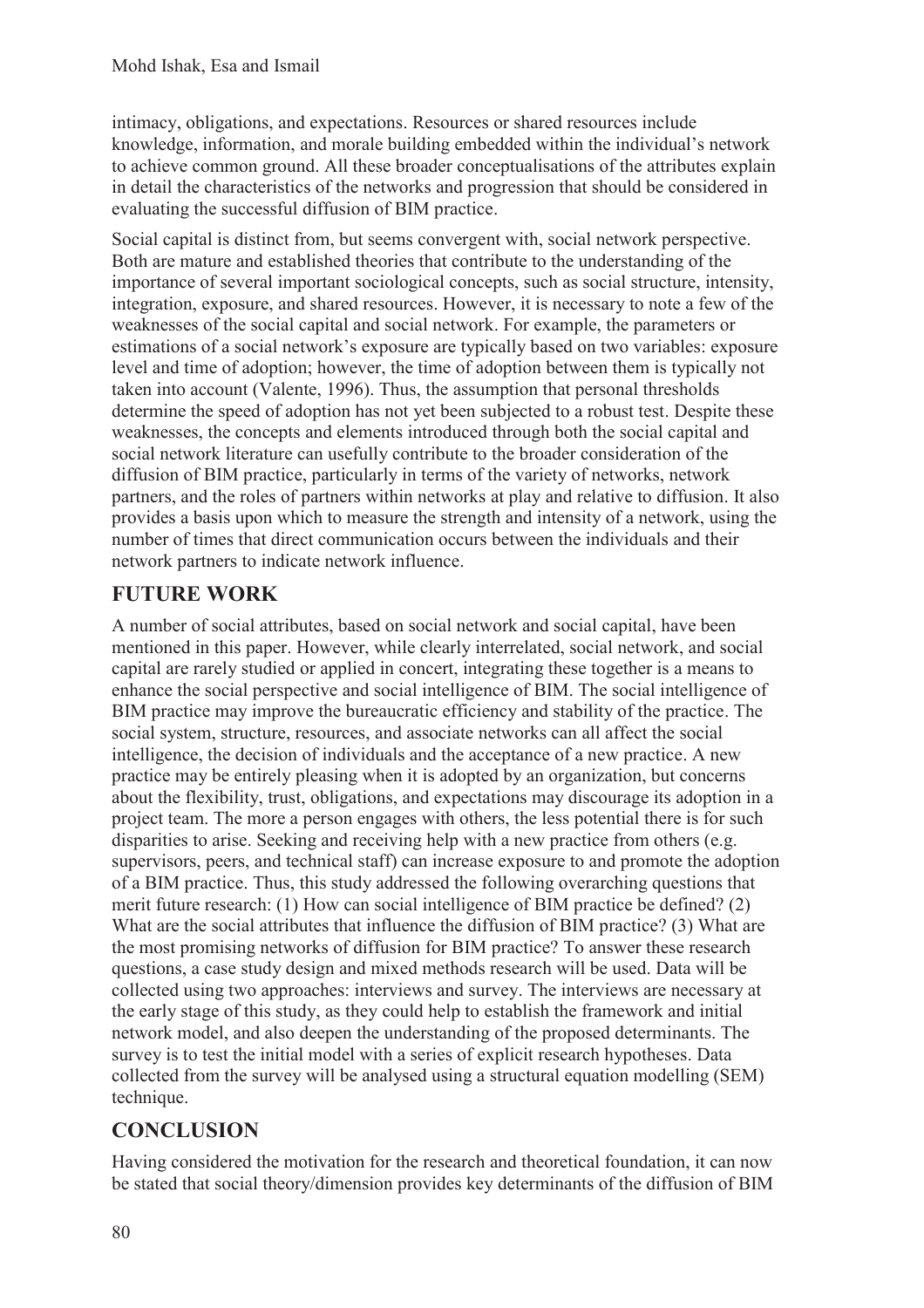practice. Previous studies on BIM have focussed on a range of implementation factors of BIM application, thereby promoting bias and a limitation of our understanding of the specific social aspect. In this study, an extension to the social network and social capital concepts is proposed as a means to break this impasse. There is an important correlation in how the two theoretical perspectives might be considered in concert and extended with the BIM literature.

In summary, the core ideas in the literature and conceptual framework that have been reviewed/proposed here can be stated as follows: diffusion of BIM practice is directly influenced by social interactions and that social interactions are directly influenced by network structure, intensity, network exposure, quality of interactions, and shared resources. The social interactions fit together with the diffusion of BIM practice to sustain the diffusion process for the BIM practice.

## **ACKNOWLEDGEMENT**

This research was supported by the Fundamental Research Grant Scheme (FRGS), Ministry of Higher Education [Grant No: FRGS/1/2015/TK06/USM/02/9].

### **REFERENCES**

- Adler, P S and Kwon, S- W (2002) Social capital: Prospects for a new concept. *Academy Of Management Review,* **27**(1), 17-40.
- Bolino, M C, Turnley, W H and Bloodgood, J M (2002) Citizenship behavior and the creation of social capital in organizations. *Academy Of Management Review*, **27**(4), 505-522.
- Borgatti, S P and Halgin, D S (2011) On network theory. *Organization science*, **22**(5), 1168-1181.
- Burt, R S (2009) *Structural Holes: The Social Structure of Competition.* Cambridge, MA: Harvard University Press
- Coleman, J S (1990) *Foundations of Social Theory*. Cambridge, MA: Harvard University Press.
- Dolfsma, W, and Dannreuther, C (2003) Subjects and boundaries: Contesting social capital-based policies. *Journal of Economic Issues*, **37**(2), 405-413.
- Enegbuma, W I, and Ali, K N (2013) Hypothesis analysis of building information modelling penetration in Malaysian construction industry. *In*: *Proceedings of the 19th CIB World Building Congress, Construction and Society*. Brisbane, Australia, 2013: 5-9
- Farzad, P R, Rahinah, I, Wallace, I E, Uche, G A, and Kherun, N A (2014) Preliminary building information modelling adoption model in Malaysia: A strategic information technology perspective. *Construction Innovation*, **14**(4), 408-432.
- Granovetter, M S (1973) The strength of weak ties. *American Journal of Sociology*, **78**(6), 1360- 1380.
- Huysman, M and De Wit, D (2004) Practices of managing knowledge sharing: towards a second wave of knowledge management. *Knowledge and Process Management*, **11**(2), 81-92.
- Koh, T, Rowlinson, S, and Tuuli, M (2015) Social capital in construction projects: An exploration. *In*: *CSC15: The Canadian Society for Civil Engineering's 5th International/11th Construction Specialty Conference*, June 7 to 10, University of British Columbia, Vancouver, Canada.
- Marsden, P V (1990) Network data and measurement. *Annual Review of Sociology*, **16**(1), 435- 463.
- Marsden, P V (2011) Survey methods for network data. *In*: J Scott and P J Carrington (Eds.) *The SAGE Handbook Of Social Network Analysis*. London Sage Publications Ltd.